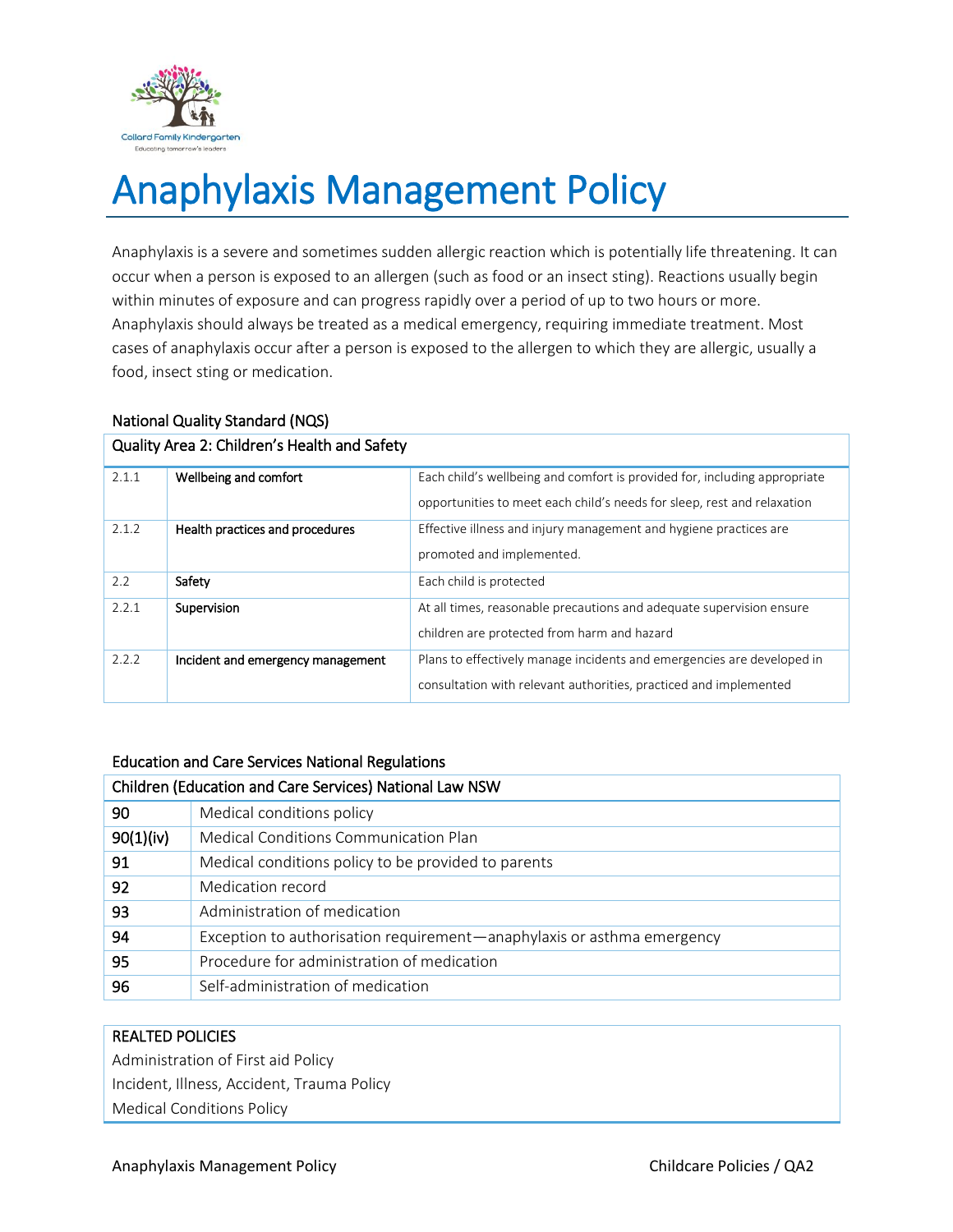

## PURPOSE

We aim to minimise the risk of an anaphylactic reaction occurring at our Service by ensuring all staff members are adequately trained to respond appropriately and competently to an anaphylactic reaction.

## SCOPE

This policy applies to children, families, staff, management and visitors of the Service.

### DUTY OF CARE

Our Service has a legal responsibility to provide

- a. A safe environment for children
- b. Adequate Supervision of children

Our focus is keeping children safe. Staff members including relief staff need to be aware of children at the Service who suffer from allergies that may cause an anaphylactic reaction.

#### BACKGROUND

The most common allergens in children are:

- Peanuts
- Eggs
- Tree nuts (e.g. cashews)
- Cow's milk
- Fish and shellfish
- Wheat
- $\bullet$  Soy
- Sesame
- Certain insect stings (particularly bee stings)

The key to the prevention of anaphylaxis within the Service is knowledge of those children who have been diagnosed as at risk, awareness of allergens, and prevention of exposure to those allergens. Communication between the Service and families is vital in helping children avoid exposure.

Adrenaline given through an adrenaline autoinjector (such as an EpiPen® ) into the muscle of the outer mid-thigh is the most effective first aid treatment for anaphylaxis.

### IMPLEMENTATION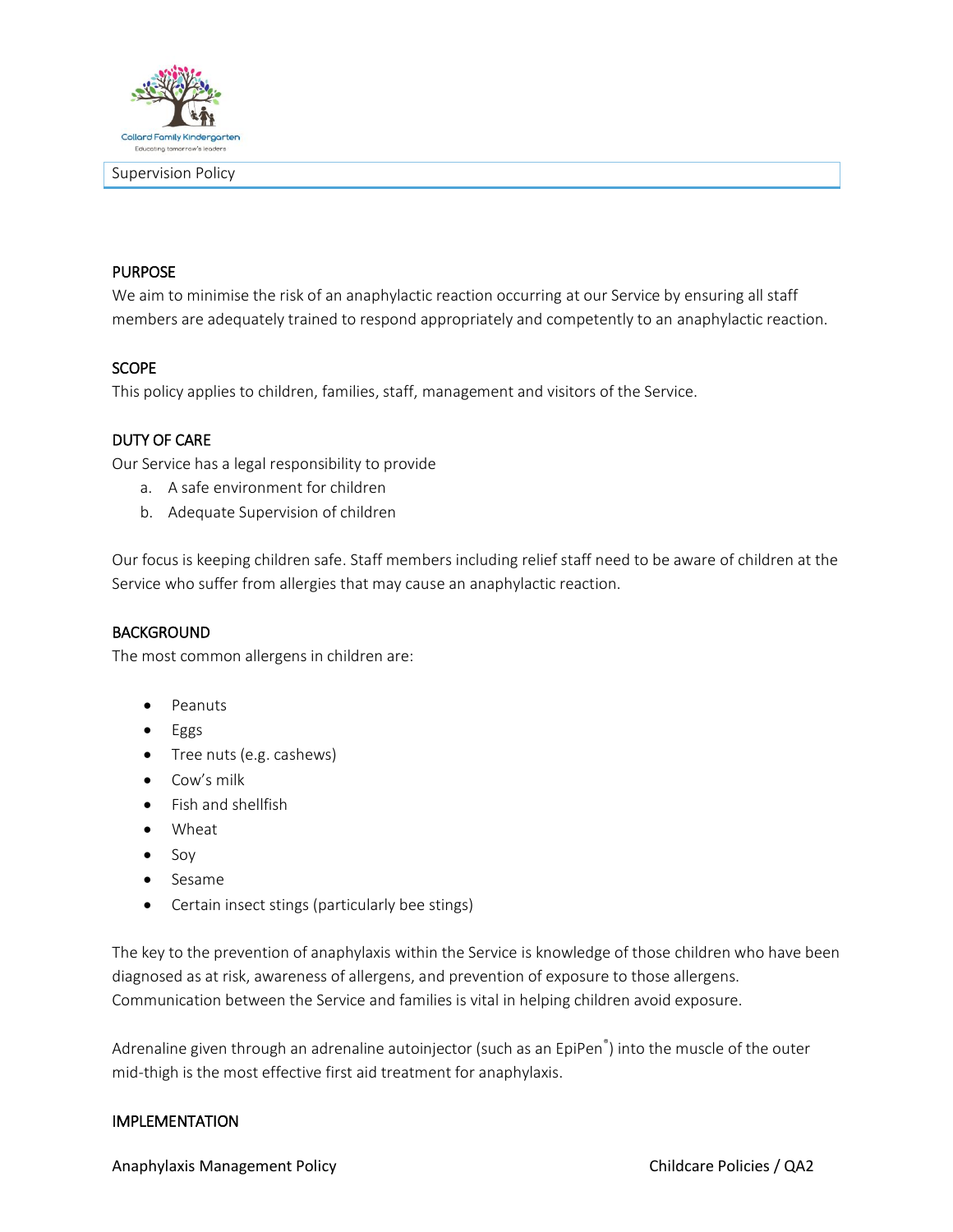

We will involve all educators, families and children in regular discussions about medical conditions and general health and wellbeing throughout our curriculum. The Service will adhere to privacy and confidentiality procedures when dealing with individual health needs, this includes having families sign a permission form to display the child's action plan in prominent positions within the Service.

A copy of all medical conditions policies will be provided to all educators and volunteers and families of the Service. It is important that communication is open between families and educators to ensure appropriate management of anaphylactic reactions are effective.

It is imperative that all educators and volunteers at the Service follow a child's Medical Management Plan in the event of an incident related to a child's specific health care need, allergy or medical condition.

# Management, Nominated Supervisor/ Responsible Person will ensure:

- That all staff members have completed first aid and anaphylaxis management training approved by the Education and Care Services National Regulations at least every 3 years and is recorded, with each staff members' certificate held on the Service's premises.
- That all staff members, whether or not they have a child diagnosed at risk of anaphylaxis undertakes training in the administration of the adrenaline auto-injection device and cardiopulmonary resuscitation every 12 months, recording this in the staff records.
- That all staff members are aware of symptoms of an anaphylactic reaction, the child at risk of anaphylaxis, the child's allergies, anaphylaxis action plan and EpiPen kit.
- That a copy of this policy is provided and reviewed during each new staff member's induction process.
- A copy of this policy will be provided to a parent or guardian of each child diagnosed at risk of anaphylaxis at the Service.
- Updated information, resources and support are regularly given to families for managing allergies and anaphylaxis.
- They remain up to date with changes to action plans
- The Service receives an up to date copy of the action plan every 12 to 18 months or if changes have occurred to the child's diagnosis.
- $\bullet$

# In Services where a child diagnosed at risk of anaphylaxis is enrolled the Nominated Supervisor shall also:

- Conduct an assessment of the potential for accidental exposure to allergens while child/children at risk of anaphylaxis are in the care of the Service and develop a risk minimisation plan for the Service in consultation with staff and the families of the child/children.
- Ensure that no child who has been prescribed an adrenaline auto-injection device is permitted to attend the Service without the device.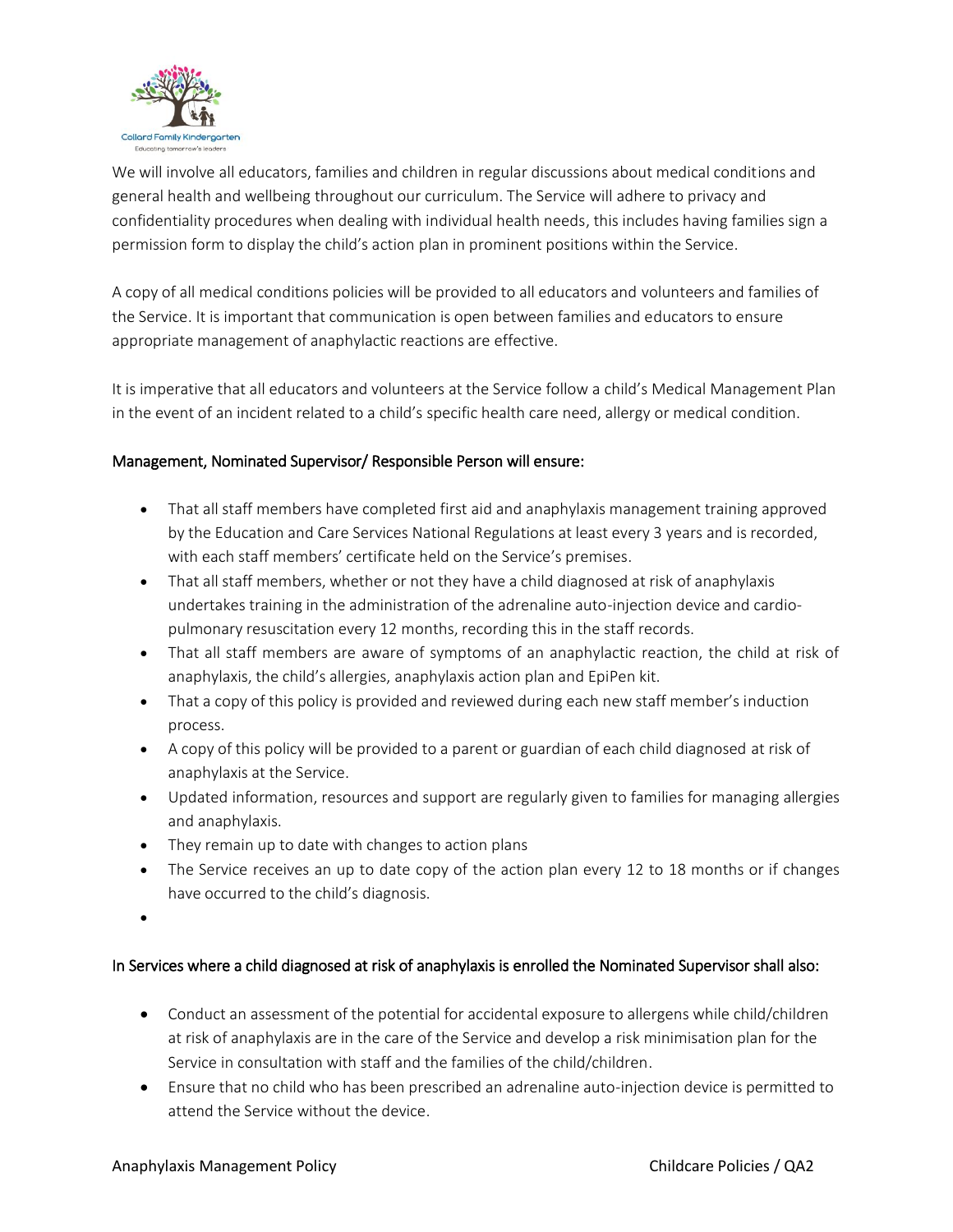

- Display an Australasian Society of Clinical Immunology and Allergy Inc. (ASCIA) generic poster called Action Plan for Anaphylaxis for each child with a diagnosed risk of anaphylaxis, in key locations at the Service, for example, in the children's room, the staff room or near the medication cabinet.
- Ensure that a child's individual anaphylaxis medical management action plan is signed by a Registered Medical Practitioner and inserted into the enrolment record for each child. This will outline the allergies and describe the prescribed medication for that child and the circumstances in which the medication should be used.
- Ensure that all staff responsible for the preparation of food are trained in managing the provision of meals for a child with allergies, including high levels of care in preventing cross contamination during storage, handling, preparation and serving of food. Training will also be given in planning appropriate menus including identifying written and hidden sources of food allergens on food labels.
- Ensure that a notice is displayed prominently in the main entrance of the Service stating that a child diagnosed at risk of anaphylaxis is being cared for or educated at the Service.
- Ensure that all relief staff members in the Service have completed training in the administration of anaphylaxis management including the administration of an adrenaline auto-injection device, awareness of the symptoms of an anaphylactic reaction, the child at risk of anaphylaxis, the child's allergies, the individual anaphylaxis medical management action plan and the location of the auto-injection device kit.
- Implement the communication strategy and encourage ongoing communication between parents/guardians and staff regarding the current status of the child's allergies, this policy and its implementation.
- Display an Emergency contact card by the telephone.
- Ensure that all staff in the Service know the location of the anaphylaxis medical management plan and that a copy is kept with the auto-injection device Kit.
- Ensure that the staff member accompanying children outside the Service carries the anaphylaxis medication and a copy of the anaphylaxis medical management action plan with the autoinjection device kit.

# Educators will:

- Ensure a copy of the child's anaphylaxis medical management action plan is visible and known to staff in the Service.
- Follow the child's anaphylaxis medical management action plan in the event of an allergic reaction, which may progress to anaphylaxis.
- Practice the administration procedures of the adrenaline auto-injection device using an autoinjection device trainer and 'anaphylaxis scenarios' on a regular basis, preferably quarterly.
- Ensure the child at risk of anaphylaxis will only eat food that has been prepared according to the parents or guardians instructions.

#### Anaphylaxis Management Policy Childcare Policies / QA2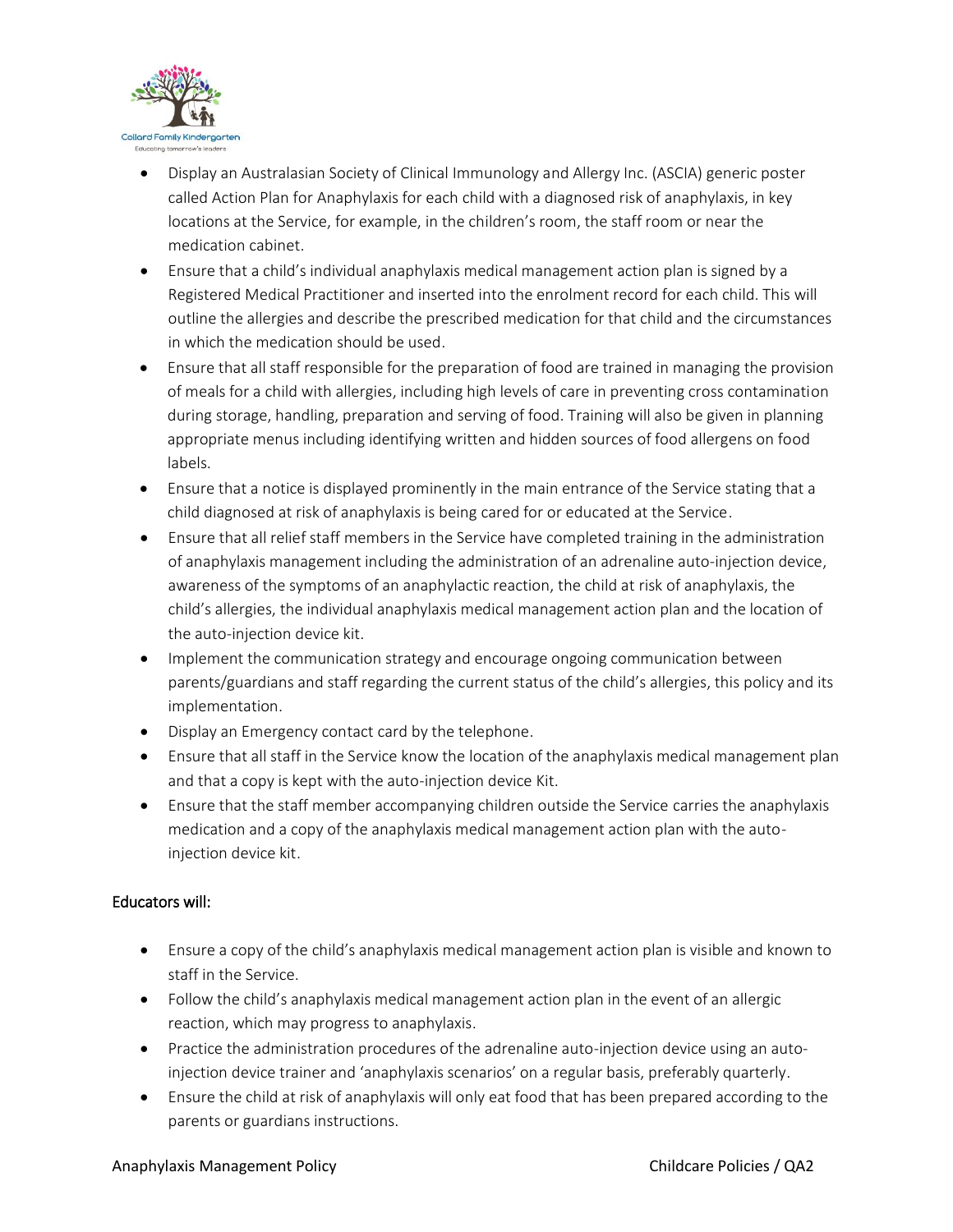

- Ensure tables and bench tops are washed down effectively after eating.
- Ensure hand washing for all children upon arrival at the Service and before and after eating.
- Increase supervision of a child at risk of anaphylaxis on special occasions such as excursions, incursions, parties and family days.
- Ask all parents/guardians as part of the enrolment procedure, prior to their child's attendance at the Service, whether the child has allergies and document this information on the child's enrolment record. If the child has severe allergies, ask the parents/guardians to provide a medical management action plan signed by a Registered Medical Practitioner.
- Ensure that an anaphylaxis medical management action plan signed by the child's Registered Medical Practitioner and a complete auto-injection device kit (which must contain a copy the child's anaphylaxis medical management action plan) is provided by the parent/guardian for the child while at the Service and kept up to date.
- Ensure that the auto-injection device kit is stored in a location that is known to all staff, including relief staff; easily accessible to adults (not locked away); inaccessible to children; and away from direct sources of heat
- Ensure that the auto-injection device kit containing a copy of the anaphylaxis medical management action plan for each child at risk of anaphylaxis is carried by a staff member accompanying the child when the child is removed from the Service e.g. on excursions that this child attends.
- Regularly check and record the adrenaline auto-injection device expiry date. (The manufacturer will only guarantee the effectiveness of the adrenaline auto-injection device to the end of the nominated expiry month)
- Provide information to the Service community about resources and support for managing allergies and anaphylaxis.
- In the event where a child who has not been diagnosed as allergic, but who appears to be having an anaphylactic reaction:
	- o Call an ambulance immediately by dialing 000
	- o Commence first aid measures
	- o Contact the parent/guardian when practicable
	- o Contact the emergency contact if the parents or guardian can't be contacted when practicable
	- o Notify the regulatory authority within 24 hours

# In the event that a child suffers from an anaphylactic reaction the Service and staff will:

- o Follow the child's anaphylaxis action plan.
- o Call an ambulance immediately by dialing 000
- o Commence first aid measures
- o Contact the parent/guardian when practicable
- o Contact the emergency contact if the parents or guardian can't be contacted when practicable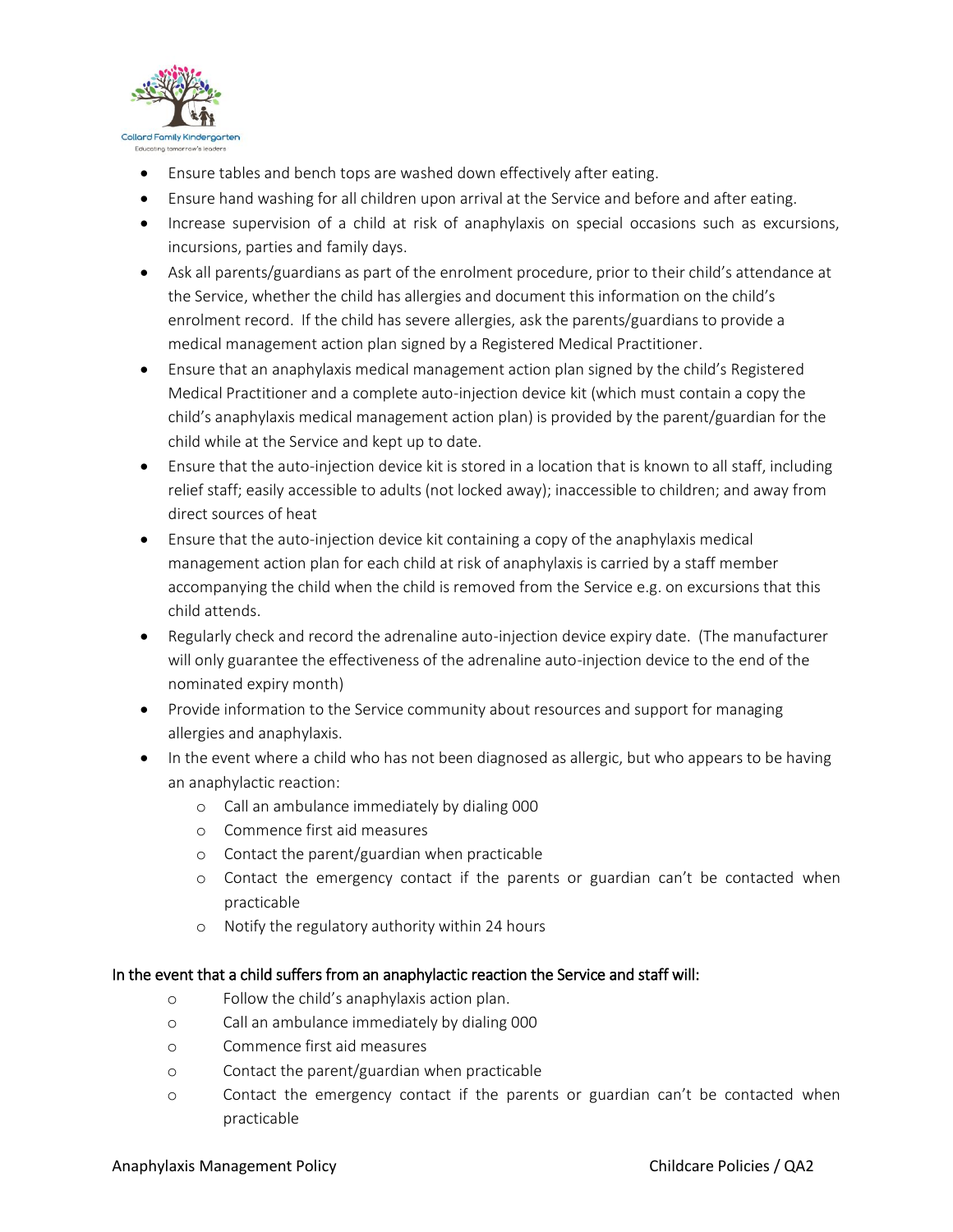

o Notify the regulatory authority within 24 hours

## Families will:

- Inform staff at the children's Service, either on enrolment or on diagnosis, of their child's allergies
- Develop an anaphylaxis risk minimisation plan with Service staff
- Provide staff with an anaphylaxis medical management action plan signed by the Registered Medical Practitioner giving written consent to use the auto-injection device in line with this action plan
- Provide staff with a complete auto-injection device kit
- Regularly check the adrenaline auto-injection device expiry date
- Assist staff by offering information and answering any questions regarding their child's allergies
- Notify the staff of any changes to their child's allergy status and provide a new anaphylaxis action plan in accordance with these changes
- Communicate all relevant information and concerns to staff, for example, any matter relating to the health of the child
- Comply with the Service's policy that no child who has been prescribed an adrenaline autoinjection device is permitted to attend the Service or its programs without that device
- Read and be familiar with the policy
- $\bullet$  Identify and liaise with the nominated staff member
- Bring relevant issues to the attention of both staff and licensee
- Provide an updated action plan every 12-18 months or if changes have been made to the child's diagnosis.

## EDUCATING CHILDREN

- Educators will talk to children about foods that are safe and unsafe for the anaphylactic child. They will use terms such as 'this food will make \_\_\_\_\_\_ sick', 'this food is not good for \_\_\_\_', and ' \_\_\_\_ is allergic to that food'.
- Staff will talk about symptoms of allergic reactions to children (e.g. itchy, furry, scratchy, hot, funny).
- With older children, staff will talk about strategies to avoid exposure to unsafe foods, such as taking their own plate and utensils, having the first serve from commercially safe foods, and not eating food that is shared.
- Child care staff will include information and discussions about food allergies in the programs they develop for the children, to help children understand about food allergy and encourage empathy, acceptance and inclusion of the allergic child.
- We recommend reading stories to the children, asking questions to retain their new knowledge

## Reporting Procedures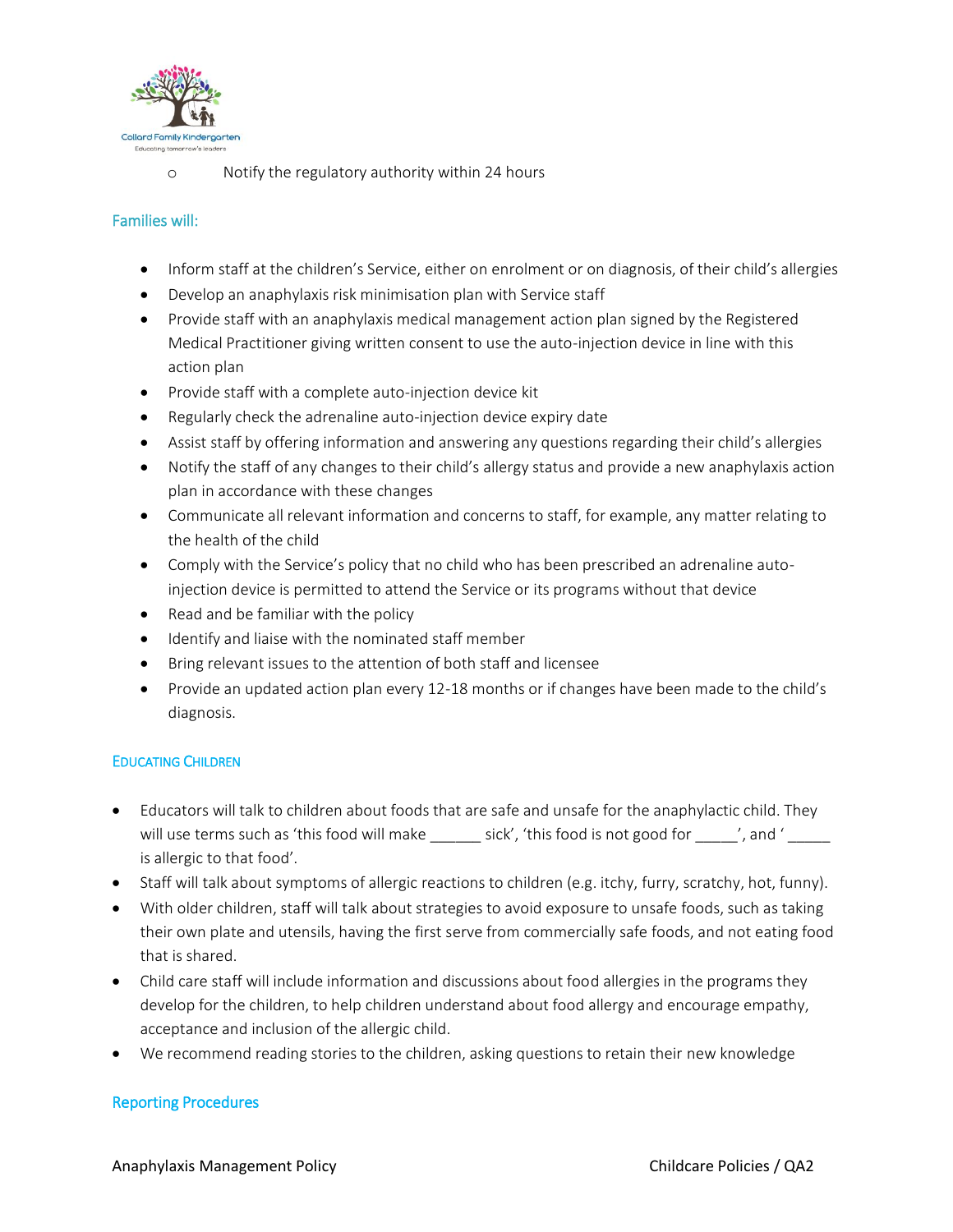

- After each emergency situation the following will need to be carried out:
- $\triangleright$  Staff members involved in the situation are to complete an Incident Report, which will be countersigned by the person in charge of the Service at the time of the incident.
- $\triangleright$  If necessary, send a copy of the completed form to the insurance company; and
- $\triangleright$  File a copy of the Incident Report on the child's file.
- $\triangleright$  The Nominated Supervisor will inform the Service management about the incident.
- $\triangleright$  The Nominated Supervisor or the Licensee is required to inform Regulatory Authority about the incident within 24 hours.
- $\triangleright$  Staff will be debriefed after each anaphylaxis incident and the child's Individual Anaphylaxis Health Care Plan evaluated.
- $\triangleright$  Staff will need to discuss the effectiveness of the procedures that were in place.
- $\triangleright$  Time is also needed to discuss the exposure to the allergen and the strategies that need to be implemented and maintained to prevent further exposure.

## Contact details for resources and support:

- Australasian Society of Clinical Immunology and Allergy (ASCIA), at [www.allergy.org.au,](http://www.allergy.org.au/) provide information on allergies. Their sample Anaphylaxis Action Plan can be downloaded from this site. Contact details for Allergists may also be provided.
- ASCIA has updated the Anaphylaxis Action Plan for 2018. It is recommended that older Action Plans should no longer be used
- Refer to the following website for an updated action plan [https://www.allergy.org.au/health-professionals/anaphylaxis-resources/ascia-action-plan-for](https://www.allergy.org.au/health-professionals/anaphylaxis-resources/ascia-action-plan-for-anaphylaxis)[anaphylaxis](https://www.allergy.org.au/health-professionals/anaphylaxis-resources/ascia-action-plan-for-anaphylaxis)
- There are two types of ASCIA Action Plans for Anaphylaxis:
	- 1. Personal versions (RED) are for individuals who have been prescribed adrenaline autoinjectors. This plan includes personal information and an area for a photo.
	- 2. General versions (ORANGE) do not contain any personal information and can be used as posters.

There is also an ASCIA Action Plan for Allergic Reactions (GREEN), for individuals with medically confirmed mild to moderate allergies, who need to avoid certain allergens, but have not been prescribed adrenaline autoinjectors. This plan includes personal information and an area for a photo.

• Anaphylaxis Australia Inc., at [Allergy Facts,](https://www.allergyfacts.org.au/) is a non-profit support organisation for families with food anaphylactic children. Items such as storybooks, tapes, auto-injection device trainers and so on are available for sale from the Product Catalogue on this site. Anaphylaxis Australia Inc. provides a telephone support line for information and support to help manage anaphylaxis. Telephone 1300 728 000.